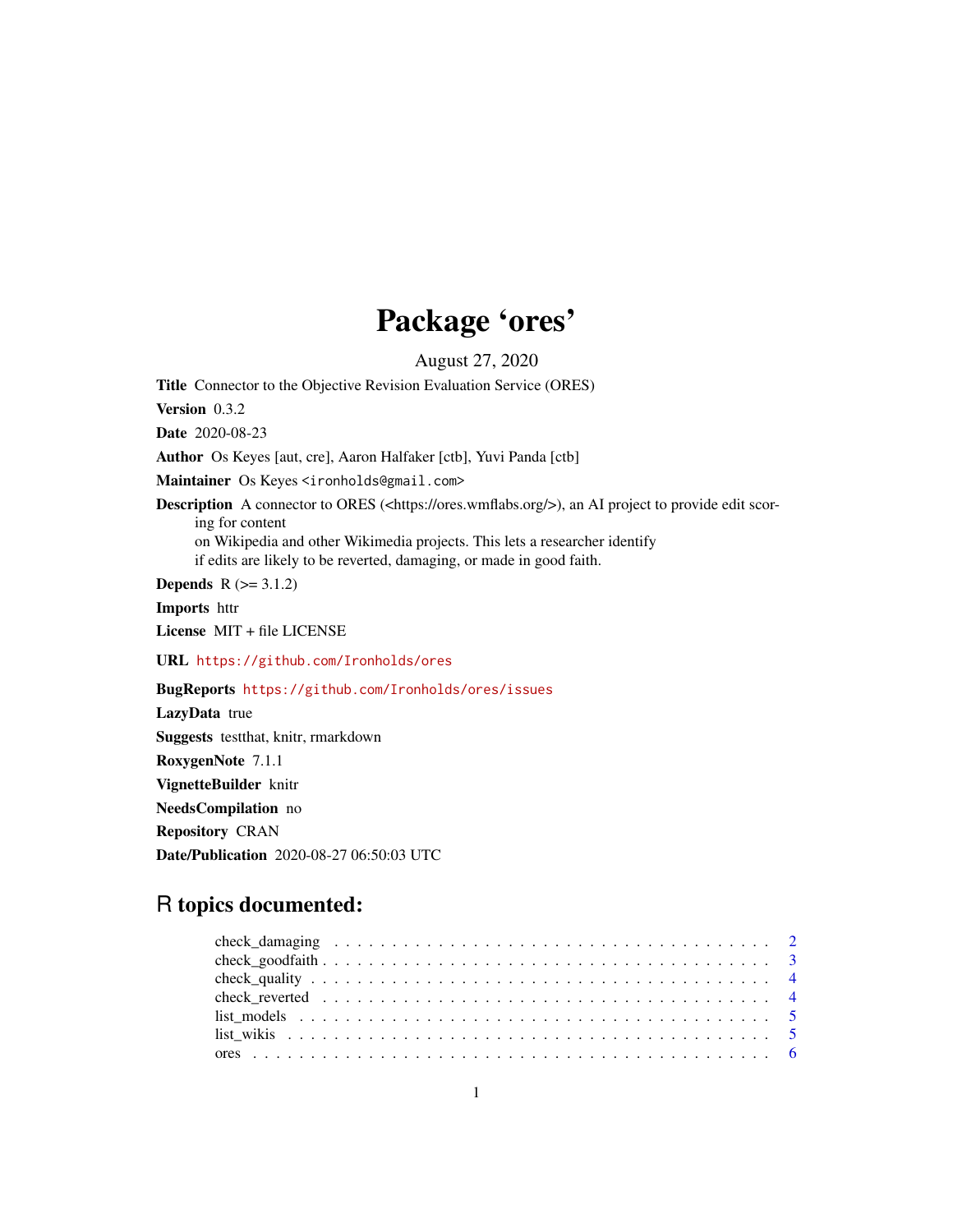#### <span id="page-1-1"></span><span id="page-1-0"></span>check\_damaging *Check Damaging Probability*

#### Description

check\_damaging identifies whether or not an edit was damaging - the type that caused actual harm to an article.

#### Usage

```
check_damaging(project, edits, ...)
```
#### Arguments

| project   | a Wikimedia project. Supported projects can be obtained with list_wikis. If<br>NULL (the default), model information will be retrieved for all projects. |
|-----------|----------------------------------------------------------------------------------------------------------------------------------------------------------|
| edits     | a revision ID, or vector of revision IDs, of the edits to check.                                                                                         |
| $\ddotsc$ | further arguments to pass to httr's GET.                                                                                                                 |

#### Value

A data.frame of five columns; edit, the edit ID, project, the project, prediction, whether the model predicts that the edit was damaging, false\_prob, the probability that the model's prediction is wrong, and true\_prob, the probability that the model's prediction is correct. In the event of an error (due to the edit not being available) NAs will be returned in that row.

#### See Also

[check\\_goodfaith](#page-2-1) to identify if a set of edits were made in good faith, and [check\\_quality](#page-3-1) to see a prediction of the article quality class.

#### Examples

```
# A simple, single-diff example
damaging_data <- check_damaging("enwiki", 34854345)
```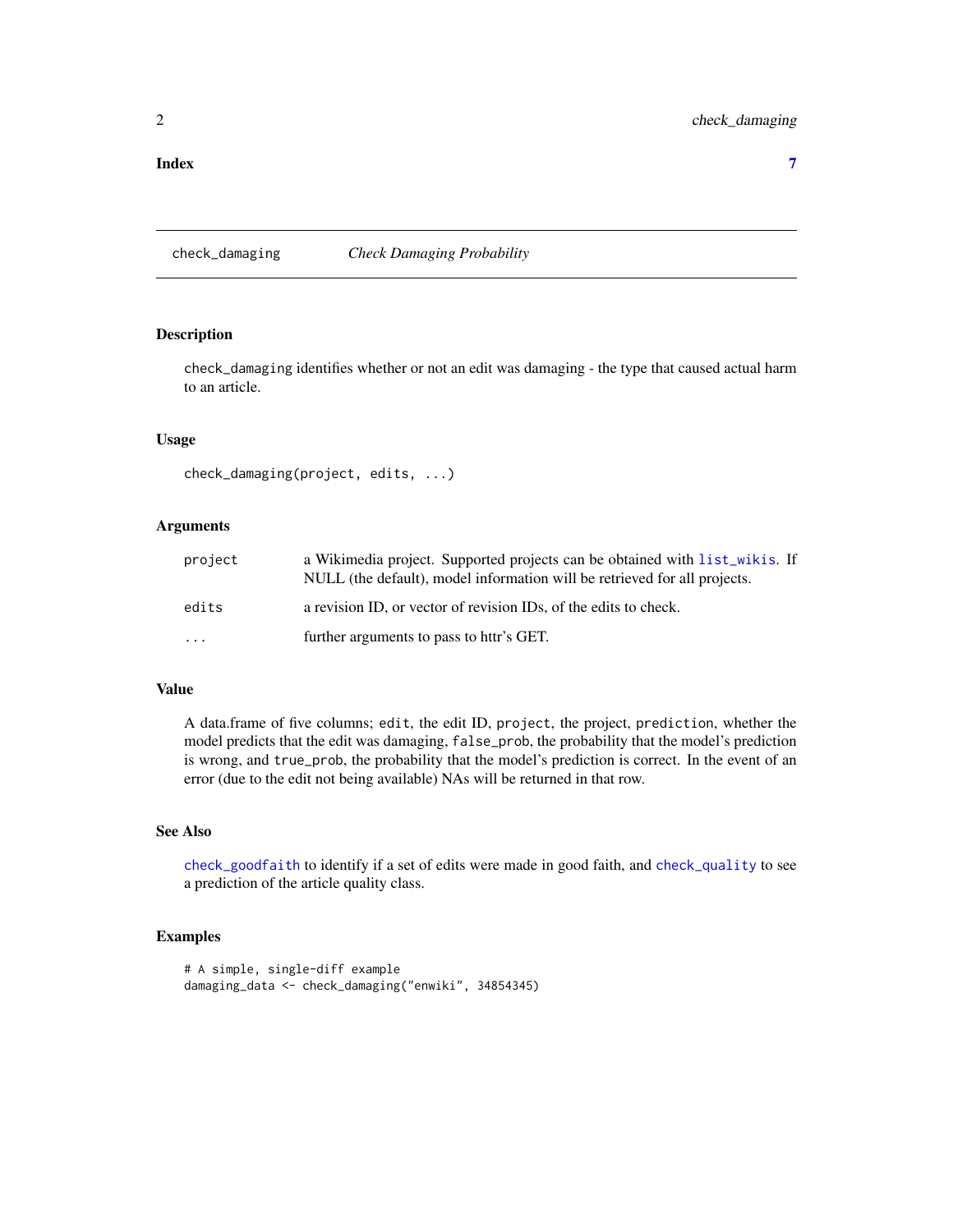<span id="page-2-1"></span><span id="page-2-0"></span>check\_goodfaith *Check Good-Faith Probability*

#### Description

check\_goodfaith identifies whether or not an edit was made in 'good faith' - whether it was wellintentioned, even if it is not a high-quality contribution.

#### Usage

check\_goodfaith(project, edits, ...)

#### Arguments

| project | a Wikimedia project. Supported projects can be obtained with list_wikis. If<br>NULL (the default), model information will be retrieved for all projects. |
|---------|----------------------------------------------------------------------------------------------------------------------------------------------------------|
| edits   | a revision ID, or vector of revision IDs, of the edits to check.                                                                                         |
| .       | further arguments to pass to httr's GET.                                                                                                                 |

#### Value

A data.frame of five columns; edit, the edit ID, project, the project, prediction, whether the model predicts that the edit was made in good faith, false\_prob, the probability that the model's prediction is wrong, and true\_prob, the probability that the model's prediction is correct. In the event of an error (due to the edit not being available) NAs will be returned in that row.

#### See Also

[check\\_quality](#page-3-1) to see a prediction of the article quality class, and [check\\_damaging](#page-1-1) to check if a set of edits were damaging.

#### Examples

```
# A simple, single-diff example
goodfaith_data <- check_goodfaith("enwiki", 34854345)
```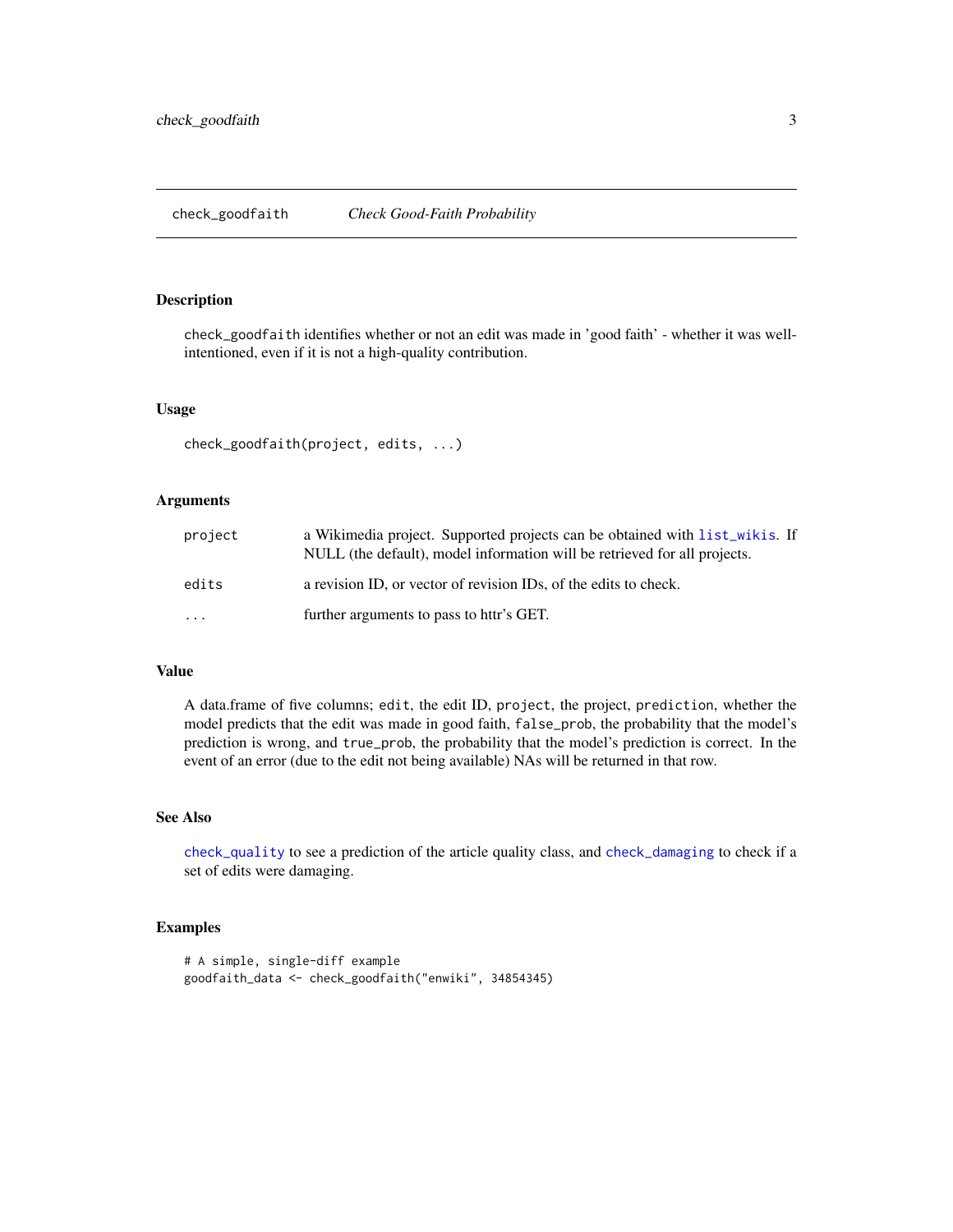<span id="page-3-1"></span><span id="page-3-0"></span>check\_quality *Check Article Class*

#### Description

check\_quality identifies the quality class of the article at the moment a particular edit was made.

#### Usage

```
check_quality(project, edits, ...)
```
#### Arguments

| project | a Wikimedia project. Supported projects can be obtained with list_wikis. If |
|---------|-----------------------------------------------------------------------------|
|         | NULL (the default), model information will be retrieved for all projects.   |
| edits   | a revision ID, or vector of revision IDs, of the edits to check.            |
| $\cdot$ | further arguments to pass to httr's GET.                                    |

#### Value

A data.frame of nine columns; edit, the edit ID, project, the project, prediction, the class that the model predicts the article has, and then one column each for the probability of the article being in each possible class. In the event of an error (due to the edit not being available) NAs will be returned in that row.

#### See Also

[check\\_goodfaith](#page-2-1) to identify if a set of edits were made in good faith, and [check\\_damaging](#page-1-1) to see if a set of edits caused harm.

#### Examples

```
# A simple, single-diff example
article_class <- check_quality("enwiki", 34854345)
```
check\_reverted *Check Revert Probabilities (defunct)*

#### Description

check\_reverted previously identified if an edit was considered likely, by the ORES models, to be reverted. This model has now been deprecated; users should instead rely on [check\\_damaging](#page-1-1)

#### Usage

check\_reverted()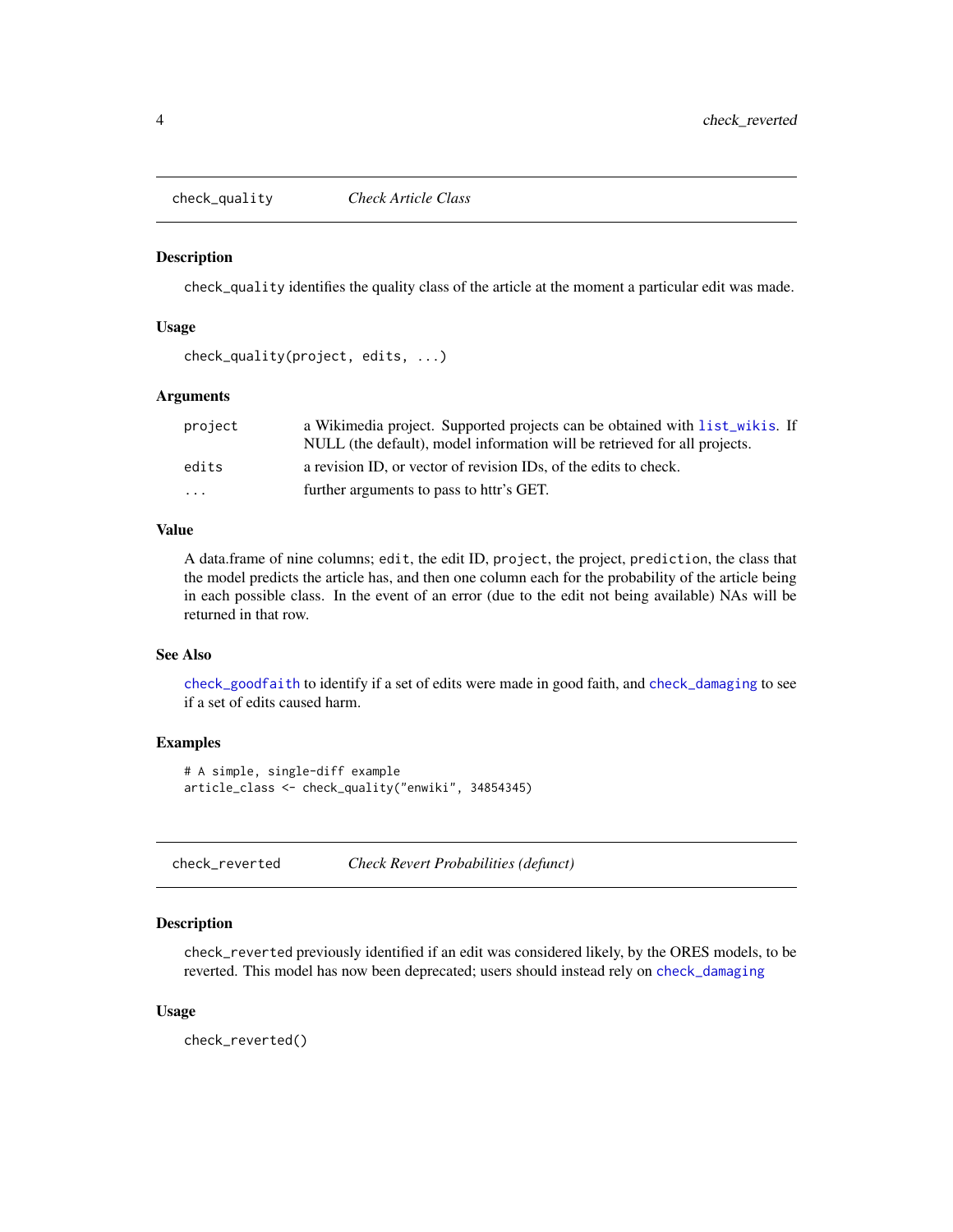<span id="page-4-2"></span><span id="page-4-0"></span>

#### Description

[list\\_models](#page-4-2) lists information about the models for a particular wiki, including what models are available, how they have been trained, information about the model's accuracy and ROC, and the model's version.

#### Usage

list\_models(project = NULL, ...)

#### Arguments

| project  | a Wikimedia project. Supported projects can be obtained with list_wikis. If |
|----------|-----------------------------------------------------------------------------|
|          | NULL (the default), model information will be retrieved for all projects.   |
| $\cdots$ | further arguments to pass to httr's GET.                                    |

#### Value

a data.frame of three columns - the project of the model, the model name and the model version.

#### See Also

[list\\_wikis](#page-4-1) for retrieving the list of supported projects, and [check\\_damaging](#page-1-1) and similar for actual checking against models.

#### Examples

```
# Get model information for the English-language Wikipedia
model_data <- list_models("enwiki")
```
<span id="page-4-1"></span>list\_wikis *List Supported Projects*

#### Description

[list\\_wikis](#page-4-1) lists Wikimedia projects that support some or all of the ORES models.

#### Usage

list\_wikis(...)

#### Arguments

... further arguments to pass to httr's GET.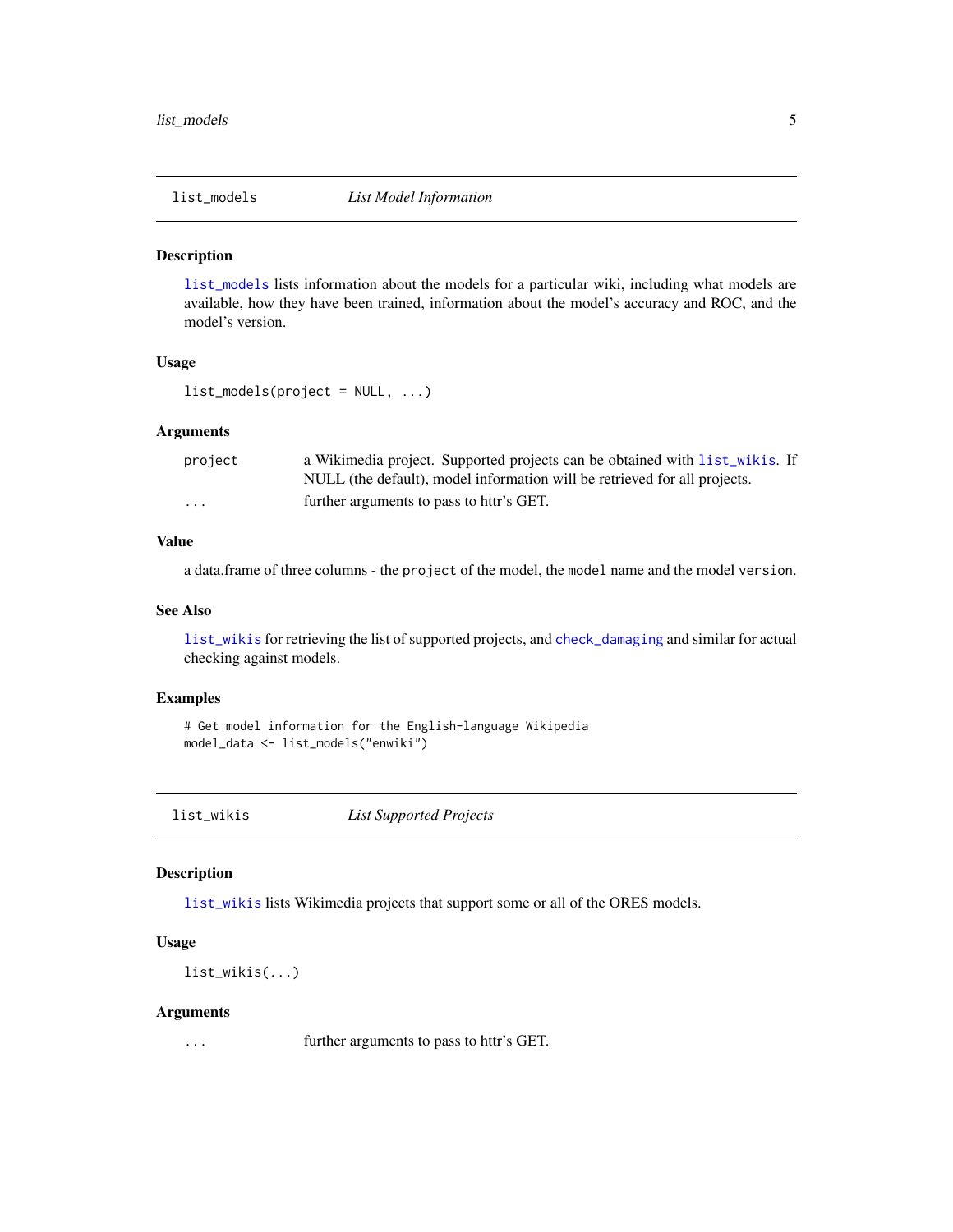#### <span id="page-5-0"></span>Description

This package provides a connector to ORES, an AI project to provide edit scoring for content on Wikipedia and other Wikimedia projects. This lets a researcher identify if edits are likely to be reverted, damaging, or made in good faith.